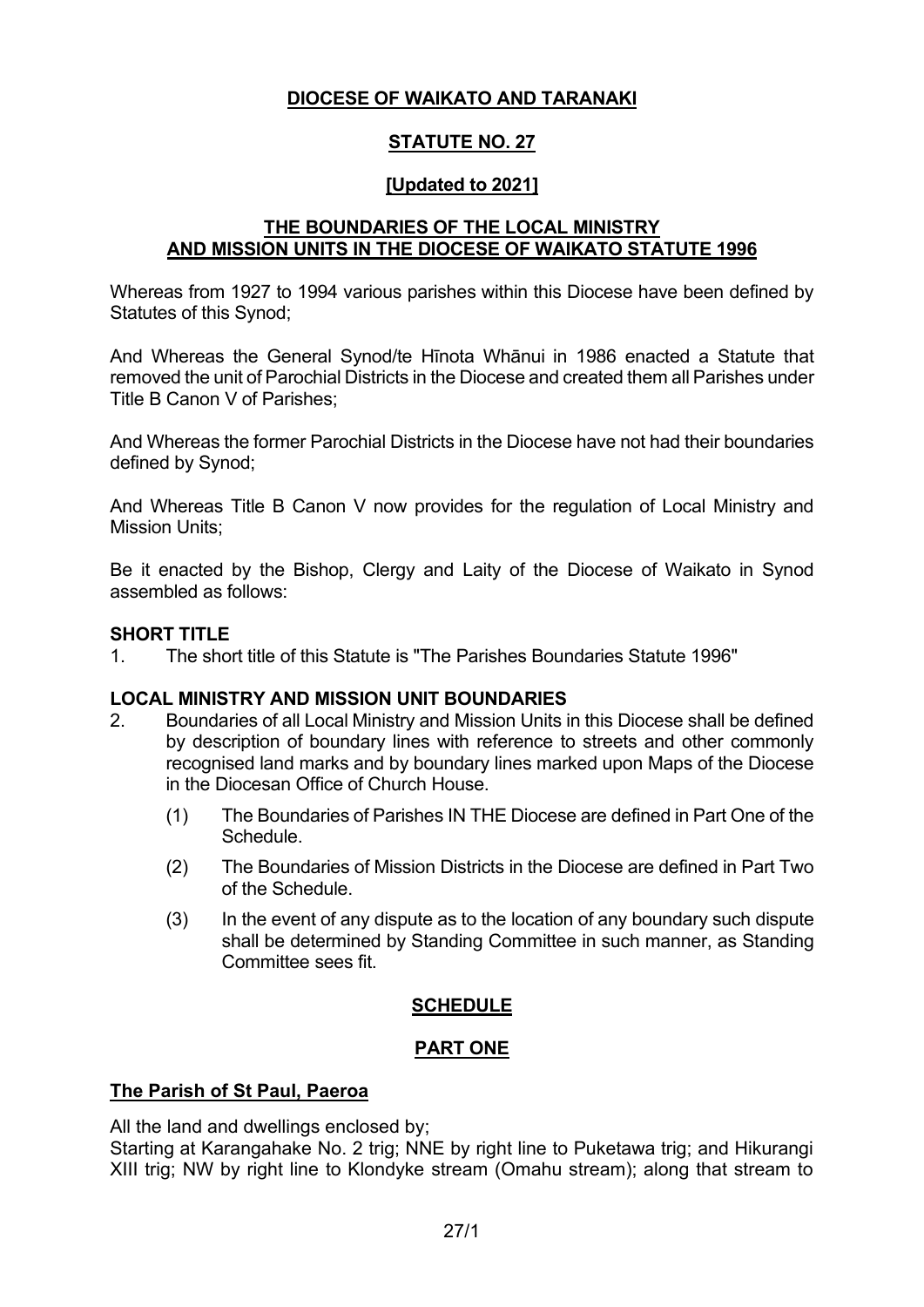Waihou River; S up that river to a point at the junction of Hauraki Road and SH2; along SH2 to NE of Lot 4 DP 13375; and by right line to S of Lot 1 DP 11655 Block XI Waihou S.D.; across Wani Road along S boundary of Lot 2 DP 33133 to the Awaiti and Elstow Canals; SE and E to Waihou River; N down that river to the point on the eastern side of the river where the boundary of the Hauraki District Council and the Matamata Piako District Council meets the river. From that point E to trig 1991 at Tirohia, and then to Karangahake trig 2; NNW by right line to the starting point.

# **The Parish of St John the Evangelist, Waihi**

The land and dwellings enclosed by;

Starting at SH2 at its junction with Mathers Road, SW by right line to trig 735 in Kaimai Mamaku Forest; N up the divide of the Kaimai Ranges to Karangahake No. 2 trig; N by right line to Puketawa trig, but not to include Karangahake Village; NE by right line to the eastern end of Landlyst Road to the Pacific Ocean; S along the coast to Homunga Bay at a point due E of the E end of Ngatitangata Road; W by right line to E end of Ngatitangata Road; SW by right line to the junction of Trig Road North and Waihi Beach Road; S and W by Trig Road South to SH2; S down SH2 to the starting point.

# **The Parish of St Margaret, Te Kauwhata**

All the land and dwellings enclosed by;

Starting at the confluence of the Waikato and Whangamarino Rivers; E up the Whangamarino River and the Pokaewhenua Stream to a point N of Paulson Road; NE to Pukekamaka No. 2 trig; SE to Okaeria trig; SE to Maungakawa 86 trig; S to Pukeitionga trig; SE by right line to Maukoro 1992 trig to the junction of a SW right line to the N of Mangawara Road from Te Hoe trig; W by right line to the Waikato River at a point due W of Ohinewai Lake; NW by right line to Te Ranga No. 2 trig; NW by right line to a point mid-Whangape Lake at the junction of a right line E from Kokako 82 trig and due W of the N end of Motukauere Island; NE by right line to the Waikato River and down that river to the starting point.

# **The Parish of St Paul, Huntly**

All the land and dwellings enclosed by;

Starting at Te Hoe trig; W by right line to Waikato River due W of Ohinewai Lake; NW by right lines to Te Ranga No. 2 trig; to a point mid-Whangape Lake at the junction of a right line E from Kokako 82 trig and due W of the N end of Motukauere Island; W by right line to the Tasman Sea at Otangaroa stream; S along the coast to NW of Allotment B 12 K; E by right lines to Apotu trig; to trig B (Block XVI Awaroa S D M. R. 822005); SE by right line to Otorohaea trig; E and SE by right line through Te Akatea trig to NIMT railway at Hopuhopu crossing of SH1 and Driver Road; SE down Driver and Howard Roads to the junction of Lake and Howard Roads; NE by right line to Pukemokemoke 45 trig; N by right line to the starting point.

# **The Parish of St Mark, Te Aroha**

The land and dwellings enclosed by;

Starting at Ngatamahinerua 145 trig; W by right line to Waghorn Road; SW by right line to SH27 at Given Road; W by right line to the Waitoa River; N down that river to SH27; NW by right line to the junction of SH27 and Whakahoro Road; N along SH 27 to North Road; E along that road to the Waitoa Canal; N down that canal to N along canal to where it meets the Piako River; N along that river to where the Hauraki District County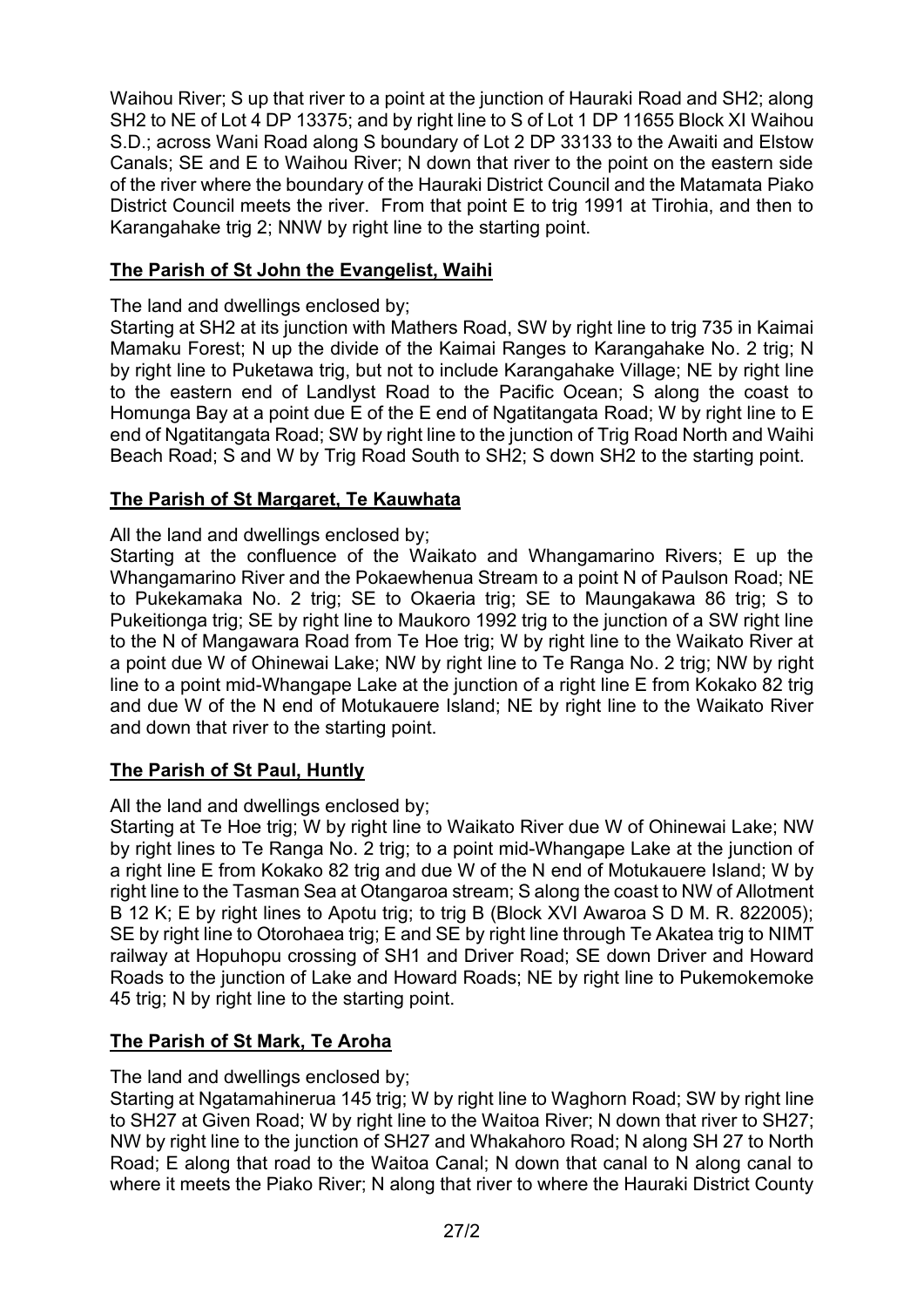Southern boundary meets the Piako River; E along the Hauraki District County boundary to the Elstow Canal; S along the Elstow Canal to bridge on Paeroa-Tahuna Road; then straight line to Trig 1991; then in a line E to where Morrinsville Piako District Council Boundary crosses SH26; then straight line to Trig 1981; then to Karangahake 2 trig; then straight line S to Trig 605; SE by right line to the starting point.

# **The Parish of St Peter, Katikati**

All the land and dwellings enclosed by;

Starting at the mouth of Waipapa River in Tauranga Harbour; SW by right line to Waianuanu trig; NW by right line to Ngatamahinerua trig and trig 605 in Kaimai Mamaku Forests; NE by right line to junction of Mathers Road with SH2; E by right line to Puketoki trig and to the N point of the Tauranga Harbour estuary N of Athenree (to include that settlement); S along the estuary to Bowentown Heads then around Tauranga Harbour to the starting point.

# **The Parish of St Matthew, Morrinsville**

All the land and dwellings enclosed by;

Starting at Pukemoremore 50 trig; NW by right line to Pukemokemoke 45 trig; N by right line to Te Hoe trig; NE by right line to N end of Mangawara Road to the intersection of a right line from Pukeitionga trig through Maukoro trig; then NW to Pukeitionga trig 512; N along the ridge to Mangakawa trig 86; E in a straight line to the SW corner of Section 25 Block IX Piako SD; then to NE corner of Waikaka Block; then S along Piako River to the point at which that river meets Waitoa Canal and then S along Waitoa Canal to the E end of North Road SW to SH27; S down SH27 to the junction with Whakahoro Road; SE by right line to SH27 Bridge over Waitoa River; S up that river to the confluence with Mangahopai Stream; SW by right line through junction of Morrinsville-Walton and Paratu Roads to Maungakawa 147 trig; W by right line to starting point.

# **The Parish of All Saints, Matamata**

All the land and dwellings enclosed by;

Starting at Ngatamahinerua 145 trig; SW by right line across Waghorn Road to SH27 at Given Road; W by right line to Waitoa River at the confluence with Mangahopai stream; SW by right lines to junction of Morrinsville-Walton and Paratu Roads and Maungakawa 147 trig; SE by right line between Maungakawa 147 trig and Horahora Bridge over Lake Karapiro to Taotaoroa Road (east of Taotaoroa village); E by right line to SH27 at junction with Lake Road; E by right line to SH28 at junction with Smiths Road; NE by right line to Takaurunga 910 trig; N by right line to Waianuanu 909 trig; NW by right line to the starting point.

# **The Parish of Holy Trinity, Ngaruawahia**

All the land and dwellings enclosed by;

Starting at SH1 crossing of NIMT line at Hopuhopu; NW and W by right line to Otorohaea trig; NW by right line to trig B 1301 (Block XVI Awaroa SD M. R. 822005); W by right line to Apotu trig, and to the NW corner of Allotment B12K on the Tasman Sea coast; S along that coast to Rangitoto Point at Raglan Harbour entrance; E to Marotaka Point; by right line to Motukokako Point; NE by right line to Tarakihi trig, and to Kokako 82 trig; E by right line to junction of Te Kowhai and Duck Roads; NE by right line to junction of Lake and Howard Roads; NW up Howard and Driver Roads and by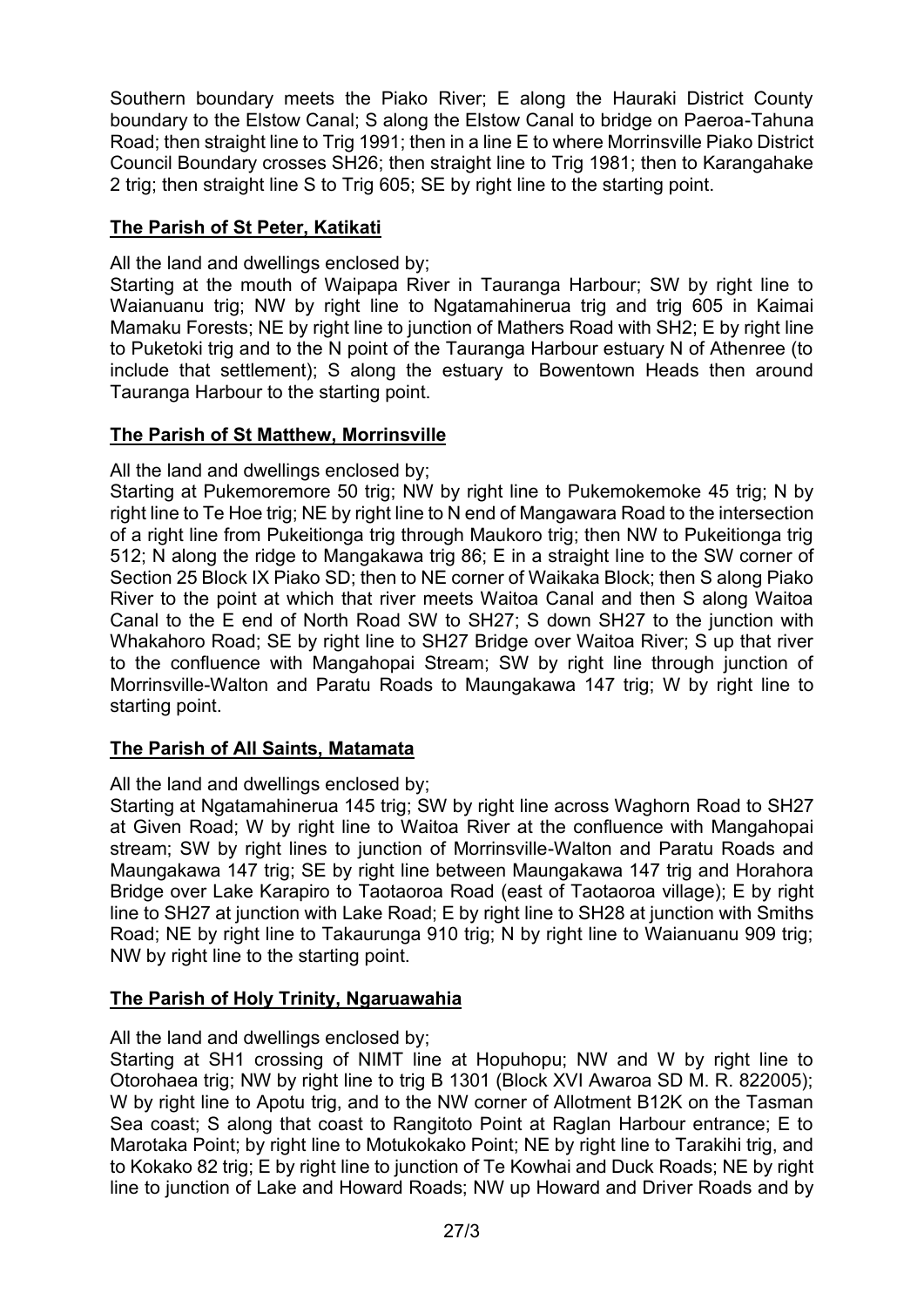NW right line to the starting point.

# **The Co-operating Parish of Bryant Park, All Saints Agreement 1971**

### All the land and dwellings enclosed by;

Starting at the junction of Vercoe Road and Te Rapa Road; NE down Vercoe Road to Beerescourt Road; N up that Road to Portal Crescent and Ann Street Reserve; NE by right line to Waikato River; down that river to a point where a NE right line from the intersection of Te Kowhai and Duck Roads to the intersection of Lake and Howa Roads crosses; SW down that right line to SH1; S down SH1 and Te Rapa Road, to the starting point.

# **The Co-operating Parish of Chartwell, St Alban Magreement 1970**

All the land and dwellings enclosed by;

Starting on the Waikato River nearest River Road – Cussen Street, north along River Road to the Diocesan Girls School; along the northern boundary of that school; the northern boundary of Fairfield College; centre of St Paul's Road; northern boundary of St Paul's Collegiate School; centre of Hukanui Road to Crosby Road; centre of Crosby Road to the Eastern City Boundary; north along Gordonton Road/Borman Road, west along Borman Road to Kay Road, west along Kay Road to the Waikato River up that river to starting point.

# **The Parish of Holy Trinity, Forest Lake**

All the land and dwellings enclosed by;

Starting at the NIMT railway crossing on Forest Lake Road; N along the railway to Te Kowhai Road; E to SH1; S down SH1 to Vercoe Road; down Vercoe Road and then in a straight line from the intersection of Vercoe Road and Beerescourt Road to the end of Ann Street; up the Waikato River to the Fairfield Bridge; up the Waitawhiriwhiri Stream to the NIMT railway and the starting point.

# **The Parish St. Mark, Nawton**

The land and dwellings enclosed by;

Starting at the NIMT railway crossing at Forest Lake Road; N along the Railway line to Te Kowhai Road; E along that road to SH1; N along SH1 to a right line from Lake Road - Howard Road junction, SW to Te Kowhai Road - Duck Road; SW along that right line; S along Duck Road; SE along Rotokauri Road; Bagust Road, Brymer Road and Newcastle Road to Ellicott Road; NE along Ellicott Road to the starting point.

# **The Parish of St Aidan, Claudelands**

### All the land and dwellings enclosed by;

Starting at Hamilton – Morrinsville railway crossing the Waikato River; north down that river to nearest River Road - Cussen Street; north along River Road to Diocesan Girls School; along the northern boundary of that school; the northern boundary of Fairfield College; centre of St Paul's Road; northern boundary of St Paul's Collegiate School; centre of Hukanui Road; NE to Crosby and Tramway Roads; N to Greenhill Road; NE to junction of Piako and Waverley Roads; SE by a right line from Pukemokemoke 45 trig to Pukemokemoke 50 trig to Morrinsville-Hamilton railway; thence along the railway to the starting point.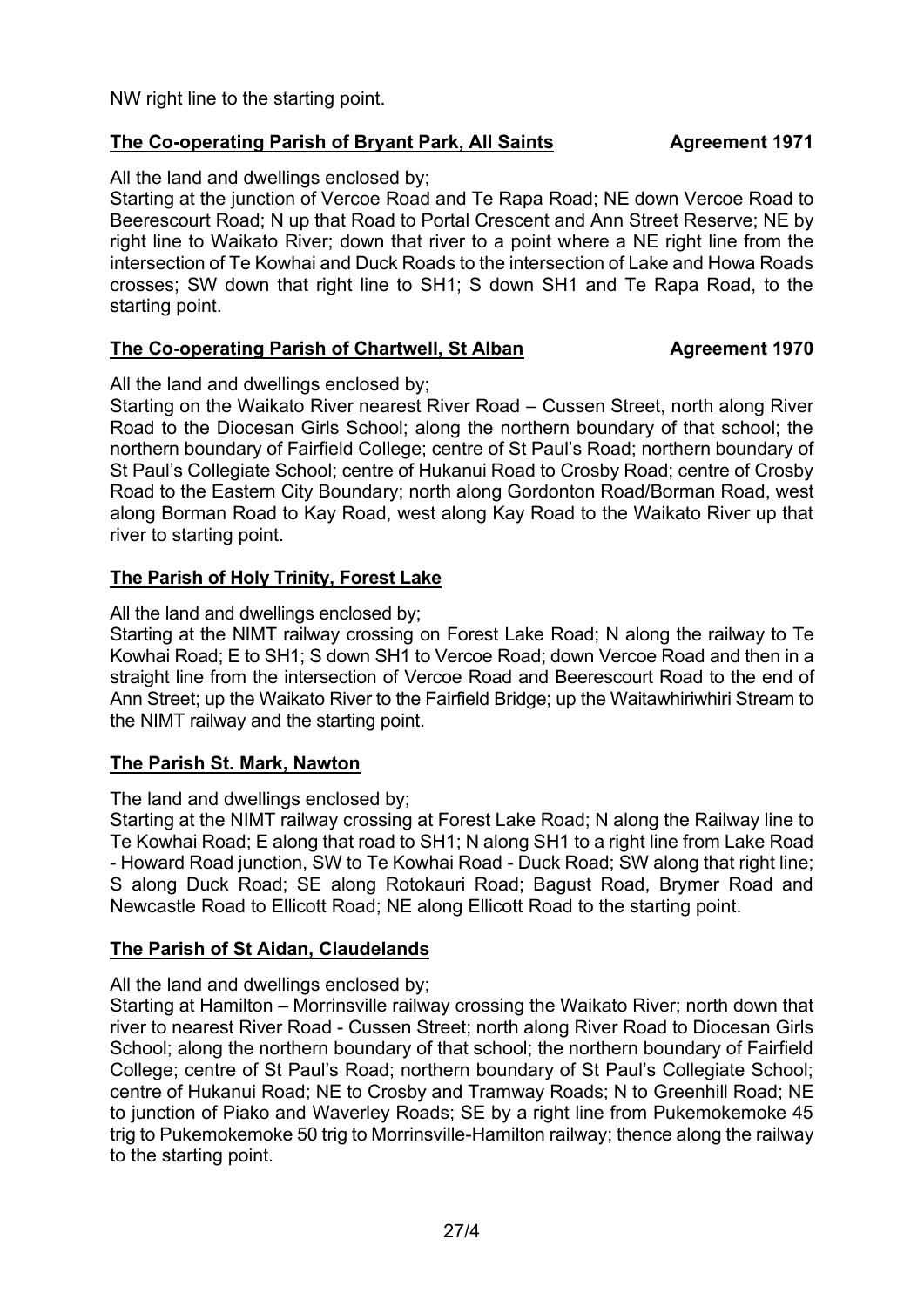# **The Parish of St George and St David, West Hamilton (Formerly Frankton)**

# **Renamed 2002**

All the land and dwellings enclosed by;

Starting at the junction of Waitawhiriwhiri stream and NIMT railway; W along S Bank to Chilcott Road; N to (but excluding) Ellicott Road; SW along (but excluding) Ellicott Road to Newcastle Road; NW along (but excluding) Newcastle Road to Bagust and Rotokauri Roads; and to the junction with Duck Road; N up that road to Te Kowhai Road; W by right line to Kokako 82 trig; S by right line to Ruakaka VIII trig; E by right line to Waipa River at confluence with Mangaotama stream; N down Waipa River to Grid Line 36N; E to Grid Line 75E; N to Grid Line 44 N; E along Grid Line 44 N to NIMT railway; N up that railway to the nearest W point to Hamilton Lake (N border of Innes Common); E to that lake; around Domain Lake Drive to Lake Road; down middle of Tainui Street to Seddon Road junction; down that road to Rostrevor Street; along the middle of Victoria Street; N along that street to Ulster Street and along that street to Waitawhiriwhiri stream; up that stream to the starting point.

### **The Parish of the Waikato Cathedral Church of St Peter Hamilton**

All the land and dwellings enclosed by;

Starting from the confluence of the Waitawhiriwhiri Stream and the Waikato River; SE up that stream to its junction with Ulster St; SE along (but excluding) Ulster Street; along Victoria Street to Rostrevor Street; along (but excluding) Rostrevor Street to Seddon Road; up Seddon Road and Tainui Street to its junction with Lake Rotoroa, around the Lake West shore to the nearest point to the NIMT railway (N boundary of Innes Common); W to that railway; S along that railway to SH1 crossing at Kahikatea Drive; E along that Drive, Lorne Street and Normandy Avenue to the junction of Cobham Drive; to the Waikato River at Graham Island and down that river to the starting point.

### **The Co-operating Parish of Hillcrest, St Francis Agreement 1977**

All the land and dwellings enclosed by;

Starting at the confluence of Waikato River and Mangaharakeke Stream; up that stream to junction of Tauwhare and Lee Martin Roads; E by right line to Pukemoremore 50 trig; N by right line to Pukemokemoke 45 trig; as far as East Coast Main Trunk railway; SW down that railway to Percival Road; S to Ruakura and Old Farm Roads to E boundary of Hamilton East Town Belt; S along that boundary to E of Allotment 252 Kirikiriroa Parish on Waikato River; up that river to the starting point.

### **The Parish of St Peter, Raglan**

All the land and dwellings enclosed by;

Starting at Rangitoto Point on Raglan Harbour entrance; E to Marotaka Point; E by right line to Motukokako Point; NE by right line to Tarakihi trig; and Kokako 82 trig; S by right line to Ruataka VIII trig; SW by right line to Te Papatapu (but excluding Makomako Road); NW by right line to Pakoka Inlet; SW to Tahere trig; W to the Tasman Sea coast; N up the coast to the starting point.

### **The Parish of St Luke, Melville and Ohaupo**

All the land and dwellings enclosed by;

Starting on the Waikato River at Graham Island opposite the junction of Cobham Drive and Normandy Avenue; W up middle of Normandy Avenue, Lorne Street and Kahikatea Drive to NIMT railway; S down that railway then W to Grid Line 44N; W to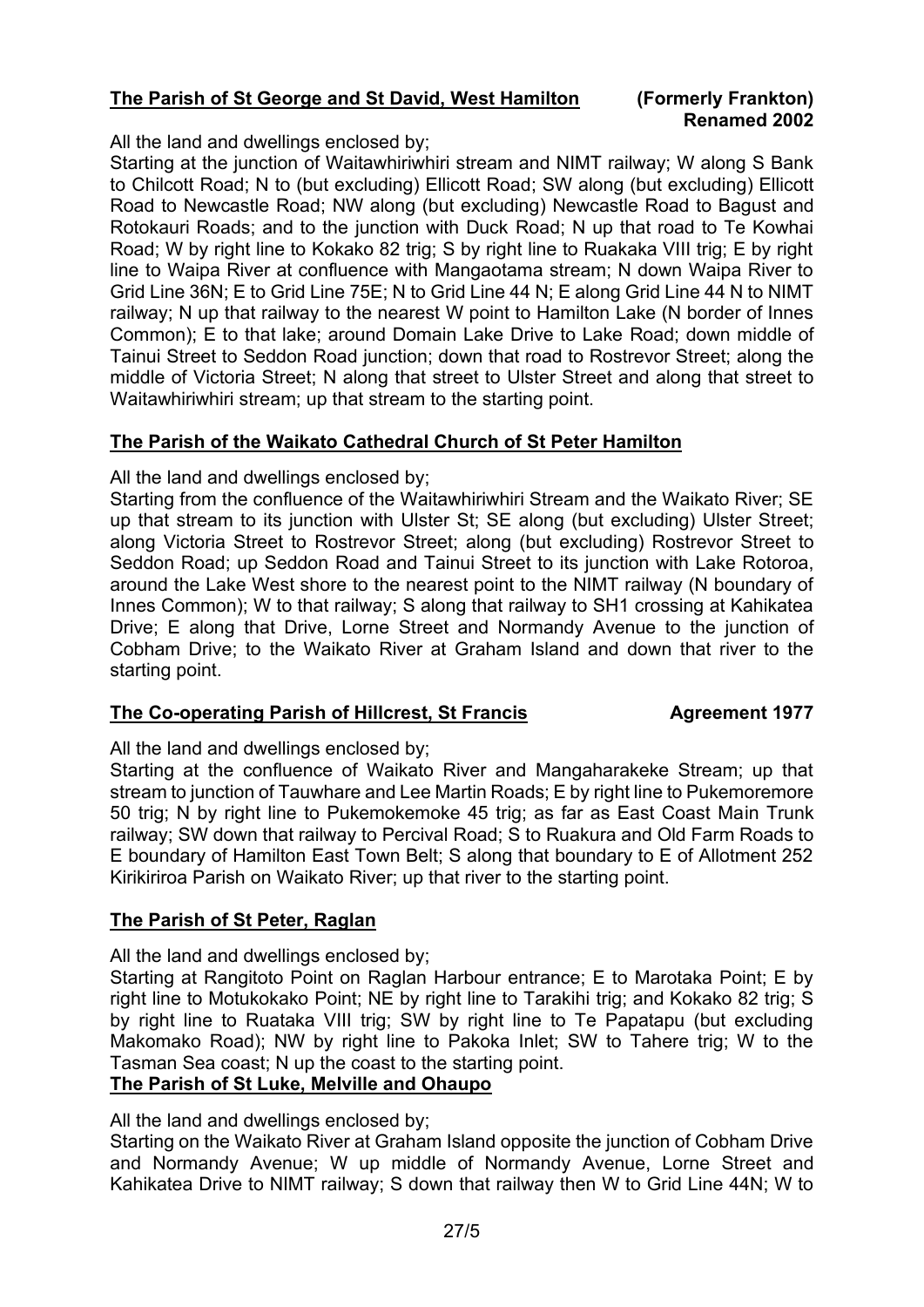Grid Line 75E; S along Grid Line 75E to Grid Line 36N; W along that Line to Waipa River; S up that river to the confluence with Mangaotama Stream; SE by right line to N end of Serpentine Lake; NE by right line to junction of Airport and Raynes Roads; down Airport Road to Narrows Bridge on the Waikato River; down that river to the starting point.

# **The Parish of St Andrew, Cambridge**

All the land and dwellings enclosed by;

Starting at the junction of Marychurch Road and Bellevue Road; E by a right line to Pukemoremore trig; E to Maungakawa trig; SE to Lake Karapiro where Maungatautari Road crosses the Lake to Plantation Road; S up the Waikato River to Lake Arapuni where Darby Road crosses the Lake; NW to Pukeatua trig; W to Whanake trig; NW to the NW corner of the Serpentine Lake near Ohaupo; NE to the junction of Airport Road and Raynes Road; thence along Airport Road to the Narrows Bridge; thence up the Waikato River to a point opposite Duncan Road; along that road, across SH1, E along Hautapu Road to intersection with Peake Road; N along that road and Marychurch Road to the starting point.

# **The Co-operating Parish of Tirau, The Home of the Good Shepherd**

### **Agreement 1976**

The land and dwellings enclosed by;

Starting on the Taotaoroa Road at a point where a right line from Maungakawa 147 trig to Horahora Bridge on Lake Karapiro intersects (E of Taotaoroa Village); SE by right line to the junction of Lake Road with SH27; E by right line to the junction of Smith Road with Te Poi South Road (SH28); NE by right line to Takaurunga 910 trig; SW by right lines to Takaparu 822 trig and trig 6692; SW to the junction of Webster Road and SH1; SW down Taumangi and Overdale Roads; NW by right line from the end of Overdale Road to the N end of Hildreth Road; W by right line to the confluence of the Waipa stream with the Waikato River; N down that river to Lake Karapiro at Horahora Bridge; NW to the starting point.

### **The Parish of St John, Te Awamutu**

### The land and dwellings enclosed by;

Starting at the confluence of the Mangaotona Stream N of Te Rore with the Waipa River; E to the NW corner of the Serpentine Lake near Ohaupo; SE to Whanake trig, S and W along the N side of the Mangaohoi Stream to Golf Road to SH3; W to the NIMT railway crossing the Puniu Stream S down the railway to Te Kawa; W along Te Kawa Road to SH31 and on to the junction with Pirongia West No. 2 Road; N through the summit of Mt Pirongia to Arthur Road; E at the junction with Te Pahu-Kaniwhaniwha Road; E to the confluence of the Mangaotone Stream with the Waipa River.

# **The Parish of Christ Church, Orakau**

### The land and dwellings enclosed by;

Starting at the intersection of Golf Road and SH3, W to the NIMT railway crossing the Puniu River; S down the railway line to Te Kawa village; SW to include Te Kawa Road, to SH3 at Gallagher Road West; SE down Gallagher Road West; S to include Gallagher Road East and Ngahape Road to the junction with Whibleys Road; crossing Whibleys Road between Mangaorongo Road and Ngahape village to include the N half of Whibleys Road; crossing Ngahape Road half way between Mangaorongo Road and Ngahape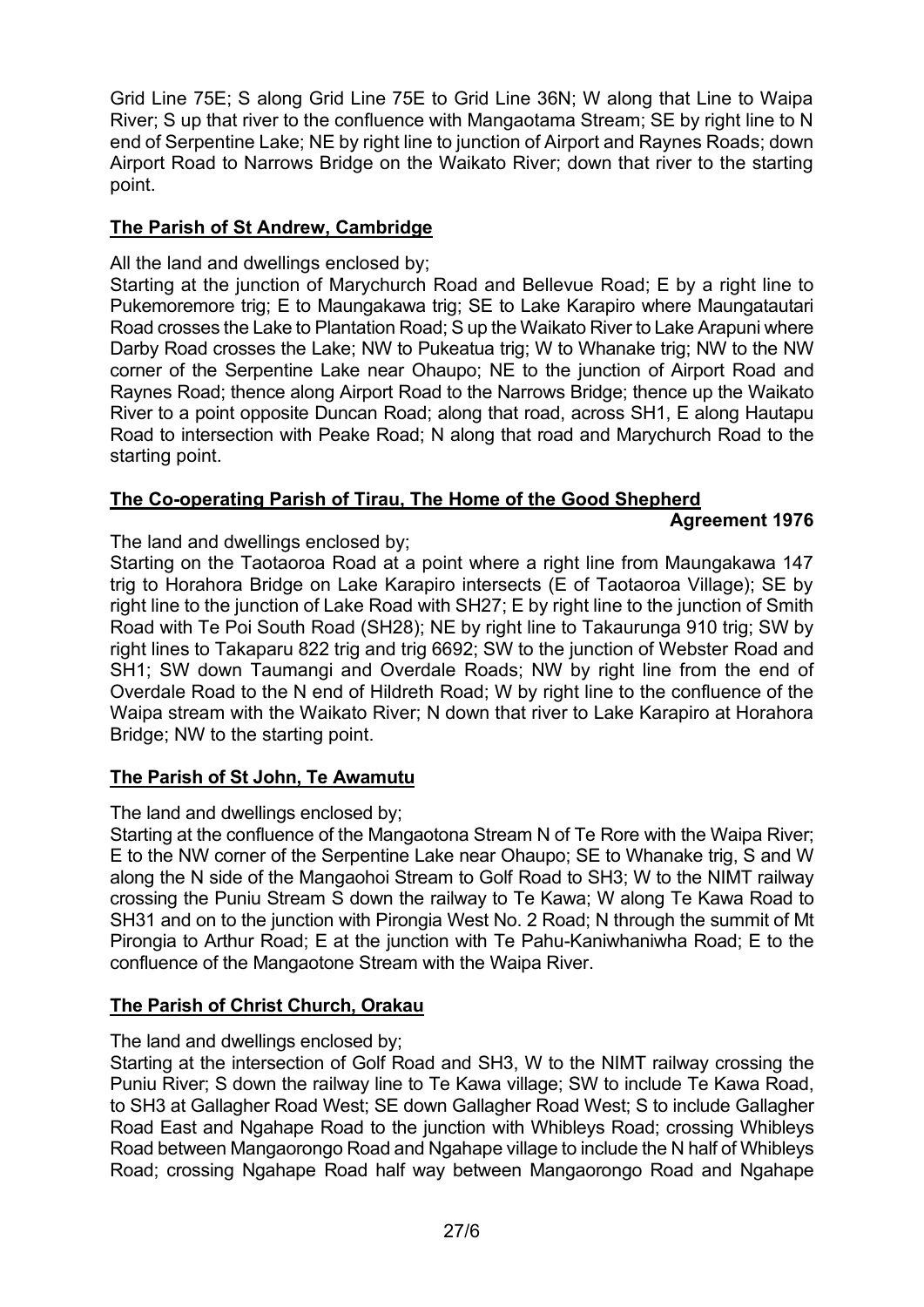village to include the N half of that part of Ngahape Road; all of Happy Valley Road, Cottles Road, Pamotumotu Road and Wall Road; and the E half of Mangatutu Road; S to Ranginui trig; SE to Pukeokahu trig; NE to Mangawhio Gorge; N up Lake Arapuni to the road crossing of the Waikato River at Darby Road; W to cut the Waiteti Road straight into half to include the S portion; W to Pukeatua trig and Whanake trig; S and W along the S side of the Mangaohoi Stream to Golf Road and SH3 the starting point.

# **The Co-operating Parish of Putaruru (St Paul) Agreement 1977**

#### The land and dwellings enclosed by;

Starting at the Dam on Arapuni Road on the Waikato River; down that river to the confluence with the Waipa stream; E by right line to N end of Hildreth Road; SE by right line to W end of Overdale and Taumangi Roads; NE up those roads to the junction of SH1 and Webster Road; NE by right line to trig 6691; NE by right line to Takaparu 822 trig; NE by right line to Takaurunga 910 trig; SE by right line to Puwhenua 27 trig; SW by right line to Cecil Road crossing of the Rotorua Branch Railway; SW by right line to Pakuranga No 2 trig and Tokapuhi 817 trig; W by right line through trig 7581 to the Waikato River; down that river to the starting point.

# **The Parish of St Francis, Tokoroa**

All the land and dwellings enclosed by;

Starting at the Waikato River at a point on a right line from Pukeatua 1014 trig to trig 8462; down that river to Lake Waipapa to a point due W of trig 7581; E by right line to trig 7581 and Tokapuhi 817 trig; NE by right line to Pakuranga No. 2 trig and Cecil Road crossing of the Rotorua Branch railway; SE by right line to Tikorangi No. 826 trig; SE by right line to Ngapoipoiatore No. 1116 trig; S by right line to Te Kawakawa E trig; W by right line to Pukeahua No. 1014 trig; NW by right line to the Waikato River the starting point.

### **The Parish of St Bride, Otorohanga**

### The land and dwellings enclosed by;

Starting at Te Kawa Village SE to SH3 at Gallagher Road West, to include Puketarata Road; SE to include the N side of Gallagher Road West; S to include Awatane Road; crossing Whibleys Road between Mangaorongo Road and Ngahape village to include the S half of Whibleys Road; crossing Ngahape Road half way between Mangaorongo Road and Ngahape village to include the S half of Ngahape Road, and exclude Wall Road; to include the W half of Mangatutu Road and Millard Road; S to Ranginui trig; NW to Rangitoto trig; NW to Puketawai trig; NW to Hangatiki settlement; W down Waitomo Caves Road, Te Anga Road, Marokopa Road to the Tasman Sea; N up the Sea coast to Kawhia Harbour where Kawhia Harbour Road adjoins Kawhia Harbour, but not to include Kawhia Harbour Road; E along SH31 to Tihiroa; E along Te Kawa Road to the NIMT railway line at Te Kawa village.

### **The Parish of St Luke, Te Kuiti**

### The land and dwellings enclosed by;

Starting on SH4 at the Hiwi Saddle at the N boundary of the Ruapehu District Council; N up SH4 to include SH4 to Eight Mile Junction; NW to Maraetaua trig; to Te Kikooterangi trig; to Ngapaenga village, to exclude Tawarau Road; W to Moeatoa village and Tirau Point on the Tasman Sea; N along the coast to the Marokopa Road; up that Road to Hangatiki settlement; SE to Puketawai trig SE to Rangitoto trig, Ranginui trig and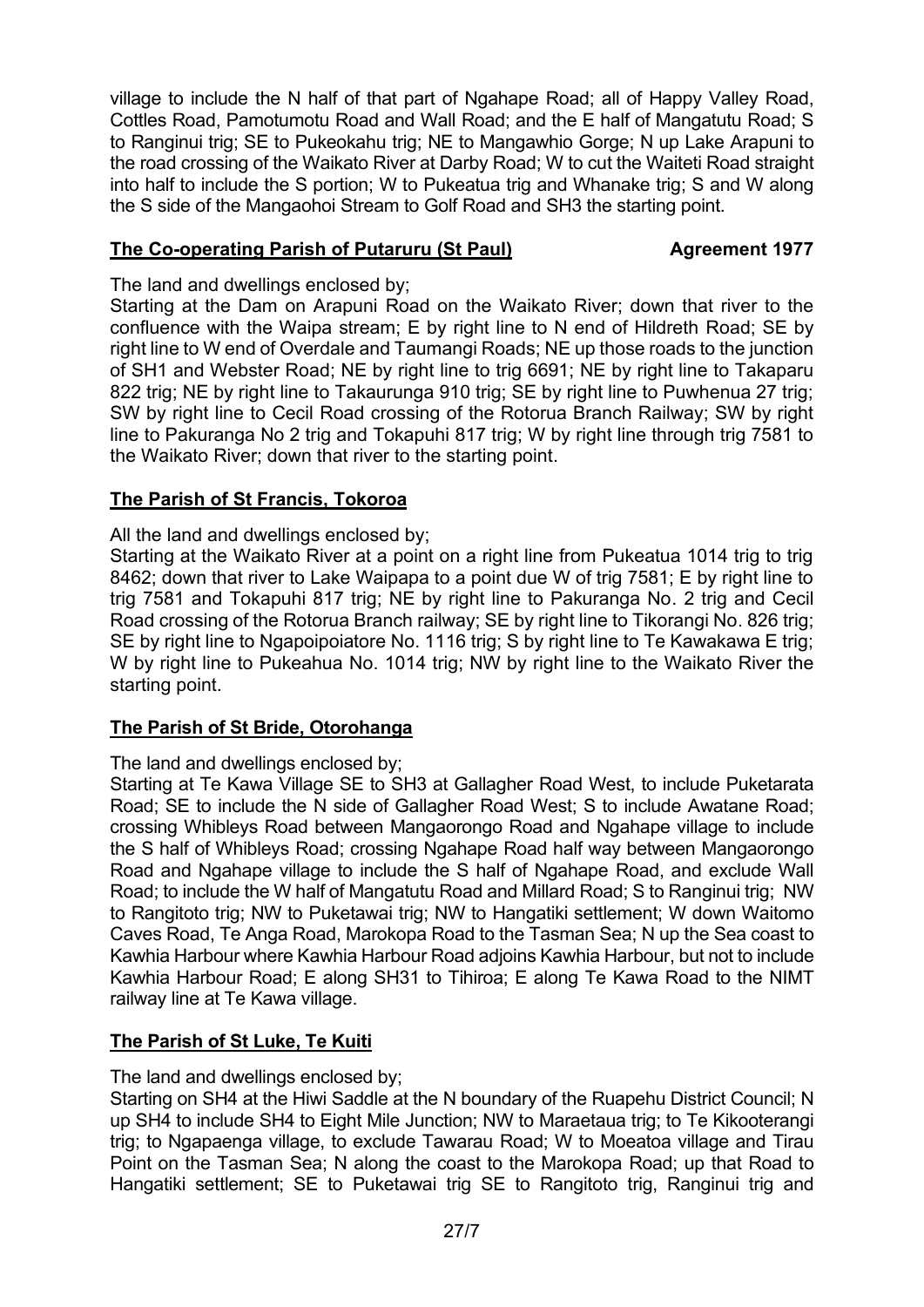Pukeokahu trig; SE to Pukeora trig; W to Pukemako trig and Maniaiti trig; SW to Tapuwae village and the starting point at the Hiwi Saddle.

#### **The Co-operating Parish of Piopio, All Saints with St Barnabas, Aria and St Peter by the Sea, Mokau**

#### **Agreement 1975**

The land and dwellings enclosed by;

Starting at Whitecliffs south east to the saddle of Mt Messenger; E to Mt Dampier trig; NE to Waitaanga village and Tatara trig and Toiro trig; E to Otamati trig and to SH4 at the Hiwi Saddle at the N boundary of the Ruapehu District Council; N up SH4 to Eight Mile Junction; NW to Maraetaua trig; to Te Kikooterangi trig; to Ngapaenga village, to include Tawarau Road; W to Moeatoa Village and Tirua Point on the Tasman Sea; south along the coast to Whitecliffs.

### **The Parish of Taumarunui and District**

All the land and dwellings enclosed by;

Starting at the summit of Mt Ruapehu; W to the Makatoke Viaduct on SH4; W to the S side of Erua Road; W to include the Kouturoa East Road, the Maungaroa Road, to the Whanganui River, 15kms SW of Wades Landing; up the Whanganui River to the Maungaohutu Road; W to the SH43 (Tangarakau Gorge Road) 5km SW of the Tangarakau Road at the boundary of the Ruapehu District Council; NW to Mt Dampier trig; NE to Waitaanga village and Tarata trig and Toiro trig; SE to Otamati trig and the Hiwi Saddle at the N boundary of the Ruapehu District Council; NE to Maniaiti trig; E to Pukemako trig and Pukeora trig; S to Hauhungaroa trig and Waituhi Saddle on SH41; S to the Whanganui River where it crosses SH47; to the summit of Mt Tongariro; to the summit of Mt Ngauruhoe and to the summit of Mt Ruapehu.

# **The Parish of St John the Baptist, Waitara**

The land and dwellings enclosed by;

Starting at the mouth of the Waiongana Stream on the Tasman Sea; up that stream to Te Arei Road East; SE up Waitara Road; NE along Bertrand Road to the Waitara River; up that river to confluence of Manganui and Waitara Rivers; SE by right line to West End of Bridge over Waitara River at Purangi; NW to Tuipake trig; NE to Skinners Hill trig; NE to junction of Mt Dampier Road and Ohura-Tangarakau Gorge Road; E up Ohura-Tangarakau Road to junction with NW right line Pukemiro trig to Mt Dampier trig; W by right line to Mt Messenger Saddle; NW by right line to trig 10043 and White Cliffs on Tasman Sea; SW down that coast to the starting point

# **The Co-operating Parish of Bell Block – Lepperton, St Mark**

#### **Agreement 1990**

The land and dwellings enclosed by;

Starting on the Tasman Sea at the mouth of the Waiongana stream to the E of Mahoetahi Road; SE up that stream to Te Arei Road and Waitara Road; NE up Bertrand Road to the Waitara River; SE up that river to the confluence with the Manganui River; W by right line to Waiwakaiho Road and the W end of Hydro Road intersected by N right line from intersection of Egmont and Kaipi Roads; N down Egmont Road and by right line projection of Egmont Road to the mouth of Waiwakaiho River; NE up the coast to the starting point.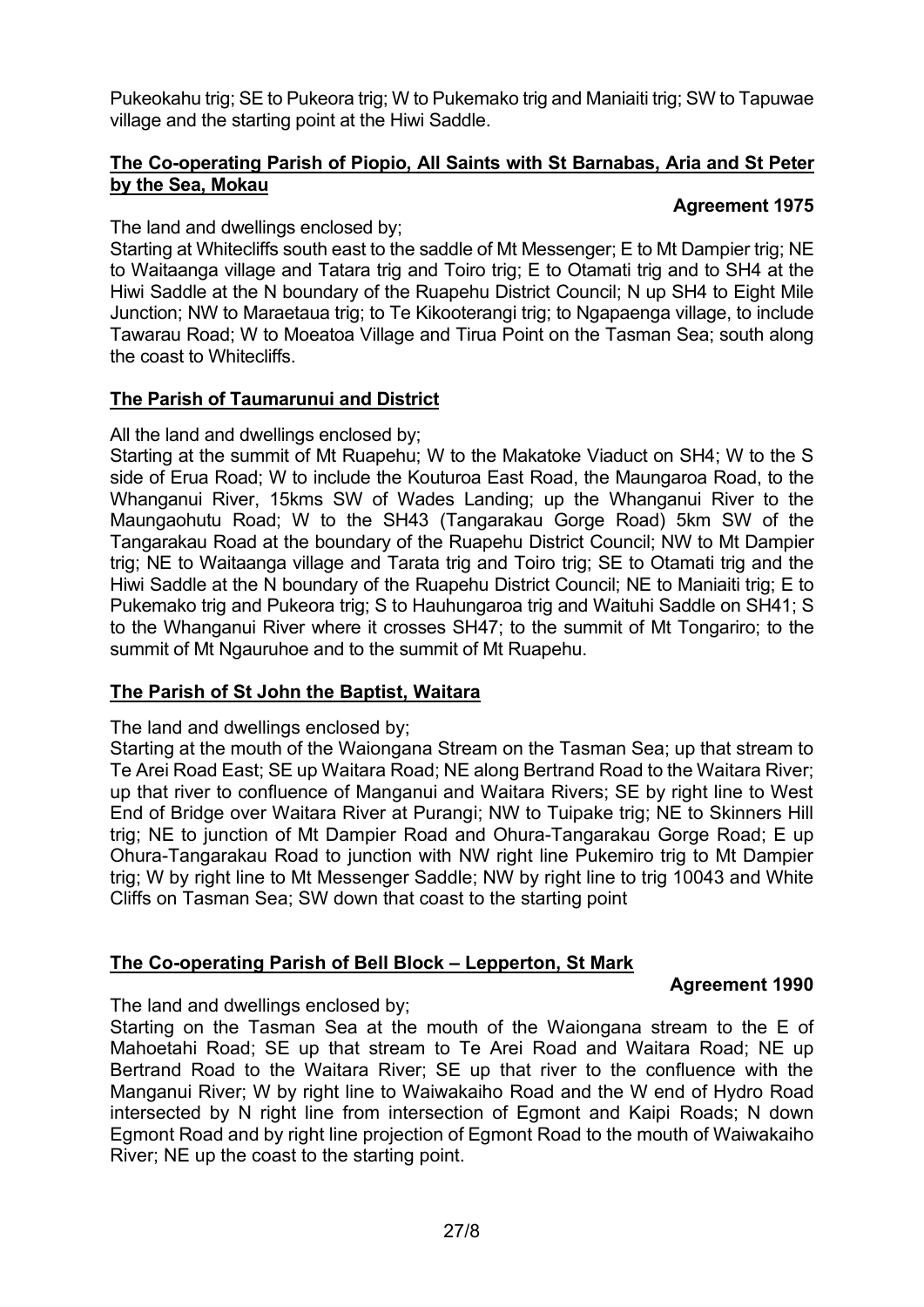# **The Parish of Holy Trinity, Fitzroy**

The land and dwellings enclosed by;

Starting at the mouth of Te Henui Stream on the Tasman Sea; S up that stream to Watson Street; S along that street and by right line through NP Public Cemetery to Te Henui stream; up that stream to Coronation Avenue (SH3); up SH3 to junction with Egmont Road; N up that road and by right line to the W end of Hydro Road; N up Waiwakaiho and Egmont Roads to Devon Road; N by right line to mouth of Waiwakaiho River and SW along the Tasman Sea shore to the starting point.

#### **The Parish of the Taranaki Cathedral Church of St Mary, New Plymouth**

The land and dwellings enclosed by;

Starting at the mouth of Te Henui Stream; S up that stream to Watson Street; S along that street and by right line through NP Public Cemetery to Te Henui Stream; up that stream to junction of a right line extension from Wakefield Street; up that street to Coronation Avenue; SW by right line to intersection of Pukekura Stream with Brooklands Road; S up that stream to Struan Avenue; E by right line to Huatoki stream; S up that stream to the intersection of a W right line from S junction of Saxton Road and Carrington Road; S down that road to intersection of W right line from junction of Mangorei and Junction (SH3) Roads; SE down SH3 to junction (end) of Albert Road; S by right line along Albert Road; S by right line to German Hill trig; by right line to Mt Taranaki trig; N by right line to junction of Plymouth and Carrington Roads; down Carrington Road to junction with Frankley Road; N up Frankley Road to Clawton Street intersection; then W along Clawton Street to Tukapa Street intersection, along Tukapa Street to intersection with David Street; N along that street to Lorna Street; N to Devon Street West; N along that street to Belt Road and N along that road to the Tasman Sea; NE along the coast to the starting point.

### **The Parish of St Chad, West New Plymouth**

The land and dwellings enclosed by;

Starting on the Tasman Sea at the end of Belt Road; S along that road to Devon Street West; S along W boundary of Sec 12 Fitzroy Dist to NE boundary of Lot 48 Sec 19 Fitzroy Dist; S along that Lot 48 to David Street; S along that street to Tukapa Street; along E boundary of Sec 19 Fitzroy Dist to boundary of Sec 19 and 20 to Clawton Street; S along boundary of Sec 42 and 28 Fitzroy Dist to Frankley Road; up that road to Fernleigh Street; up that road to Carrington Road; up that road to junction of Plymouth and Carrington Roads; and to Hurford Road and SH 45; NW along that road and by right line extension to the Tasman Sea; NE up the coast to the starting point.

#### **The Co-operating Parish of Brooklands Agreement 1972**

The land and dwellings enclosed by;

Starting at intersection of Wakefield Street and Coronation Avenue; NE along Wakefield Street and by right line extension to intersect with a SE right line projection from Watson Street; SW down that right line to Te Henui stream; up that stream to Coronation Avenue; S down that avenue to junction of Mangorei and Junction Roads; W by right line to Carrington Road; N up that road to S junction with Saxton Road; W by right line to Huatoki stream, down that stream to intersection of right line projection from Struan Avenue; E along that avenue to Pukekura stream; down that stream to intersection with Brooklands Road; then NE by right line to starting point.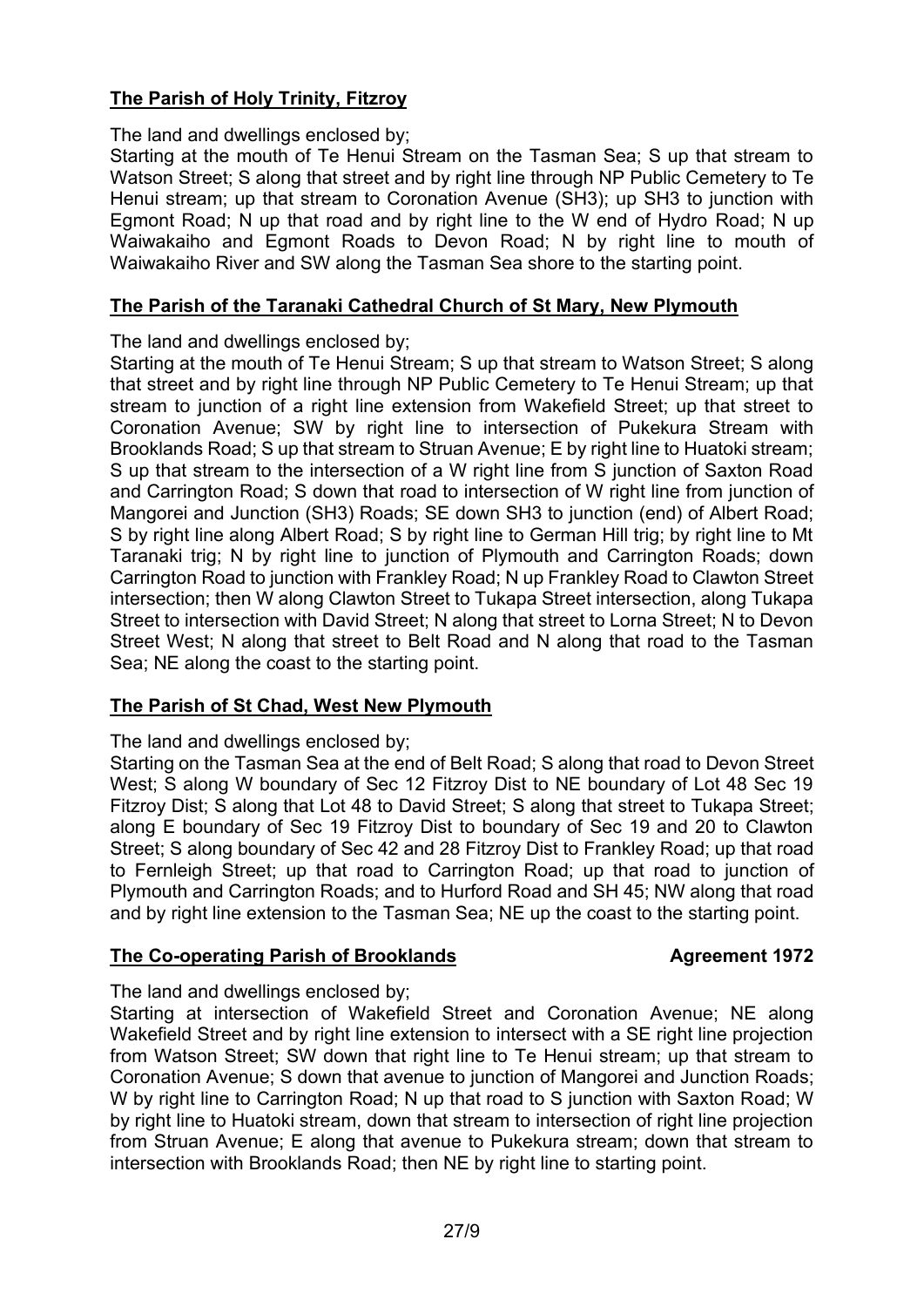# **The Parish of St Andrew, Inglewood**

The land and dwellings enclosed by;

Starting at Mt Taranaki Trig by right line to German Hill; N by right line to end of Albert Road, N by right line to E end of Hydro Road/Waiwakaiho Road, E by right line to junction of Richmond and Ackworth Roads; NE by right line to confluence of Manganui and Waitara Rivers; SE by right line to West End of the Bridge over Waitara River, at Purangi; from the Bridge following the legally defined New Plymouth District/Stratford District boundary to the starting point**.**

#### **The Co-operating Parish of Okato, St Paul Agreement 1978**

The land and dwellings enclosed by;

Starting at the mouth of the Moutoti Stream, NE up that steam to its source, and by right line to Mt Taranaki trig; N by right line to the junction of Plymouth Road and Carrington Road; and to Hurford Road and SH 45; NW along that road and by right line extension to the Tasman Sea; and S along the coast to the starting point.

#### **The Parish of Holy Trinity, Stratford**

The land and dwellings enclosed by;

Starting at Mt Taranaki trig; following legally defined New Plymouth District/Stratford District boundary to the West end of Bridge over the Waitara River at Purangi; to Tuipake trig; to Skinners Hill trig; to junction of Mt Dampier Road and Ohura-Tangarakau Gorge Road; E up Ohura-Tangarakau Road to junction with NW right line Pukemiro trig to Mt Dampier trig; S by right line to Pukemiro trig; SE by right line to W end of Mangaohutu Road on the Whanganui River; S down that river to its confluence with Puraroto stream; W and NW by right lines to Matemateonga Z trig; to Rahui B trig; to the source of Otakeho stream; then by right line to the starting point.

#### **The Parish of All Saints, Eltham Transferred from the Diocese of Wellington 1997**

The land and dwellings enclosed by;

Starting at the source of the Otakeho Stream (on the slopes of Mt Egmont/Taranaki) along that stream to its intersection with the Te Roti-Kapuni Railway Line; then E along the line to Palmer Road; S down that road to Skeet Road; then E into Ahipaipa Road to a point midway between Skeet and Tempsky Roads; then E by right line to the junction of the Patea River and the Tangahoe Valley Road; NE to the junction of the Pine Stream with the Whenuakura River, S down that river to the junction with the Moeawatea Stream; N up that stream to the Matemateonga trig and then W to the Rahui trig, W by a right line to the starting point.

### **The Parish of St Barnabas and St Cuthbert, Coastal Taranaki**

**Transferred from the Diocese of Wellington 1997**

The land and dwellings enclosed by;

Starting at the mouth of the Moutoti Stream, NE up that Stream to its source; then by a right line to the summit of Mt. Taranaki; E to the source of the Otakeho Stream and then S down that stream to the intersection of the Te Roti Kapuni railway line; along the line of that railway to the Waingongoro Stream, and down that river to the sea coast; W along the coast to the starting point.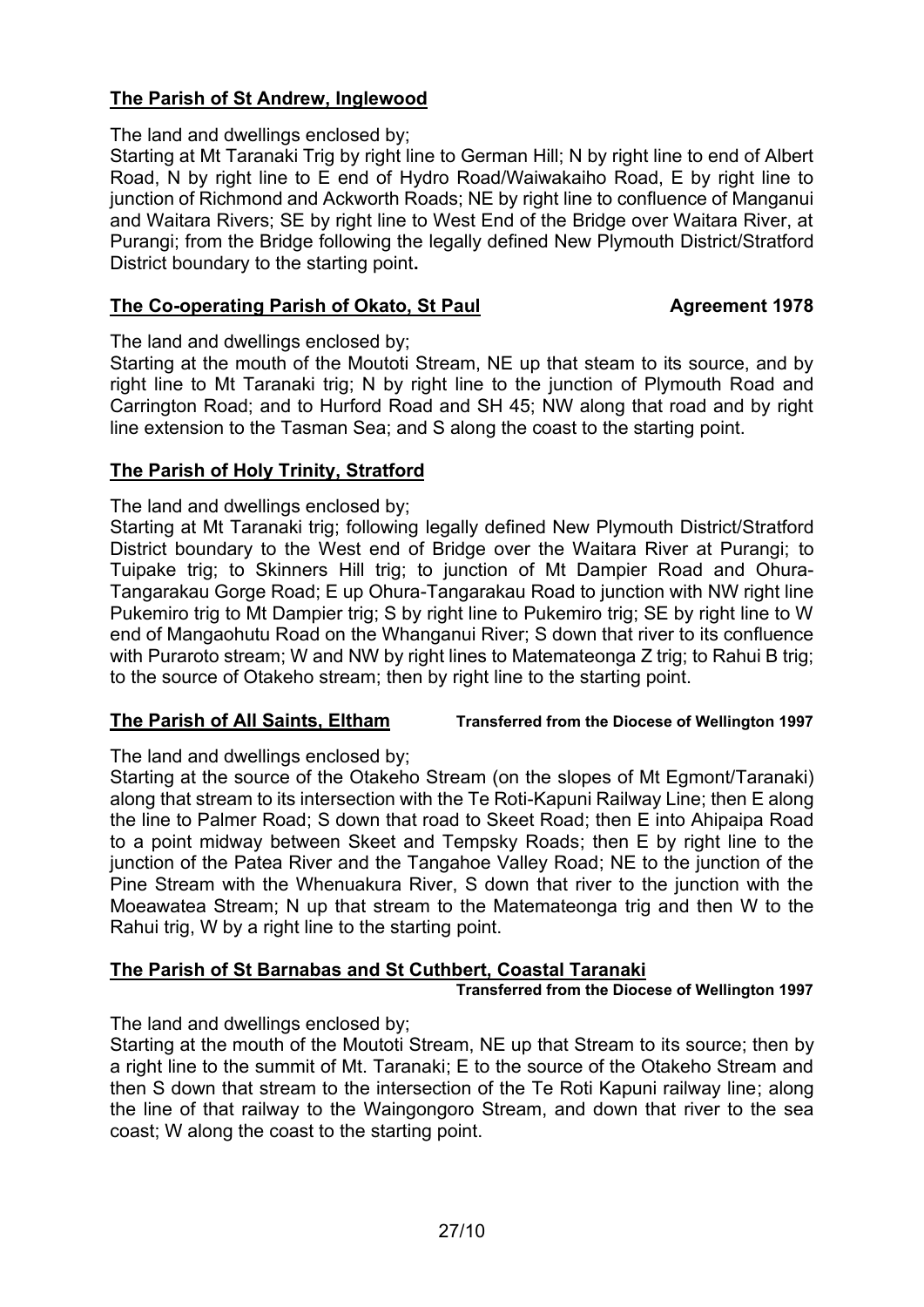# **The Parish of St Mary and St George, South Taranaki**

#### **Transferred from the Diocese of Wellington 1997**

The land and dwellings enclosed by;

Starting at the mouth of the Waingongoro Stream, NE along the stream to its junction with Austin Road; N along Waingongoro stream for 1.5 kilometres; E by right line to the junction of the Patea River and Tangahoe Valley Road; E to the junction of Pine Stream and Whenuakura River to the coast; W along the coast to the starting point.

#### **The Co-operating Parish of Waverley-Waitotara Magreement 1976 Transferred from the Diocese of Wellington 1997**

The land and dwellings enclosed by;

Starting at the mouth of the Okehu Stream on the Tasman Sea; N by that stream to its source; N by right line to the source of the Ahu Ahu stream; SE along the Ahu Ahu stream to the Whanganui river; N up the Whanganui river to the junction with the Putaroto stream; W by a right line to the Matemateonga trig; S along the Moeawatea stream to its junction with the Whenuakura River; S down that river to the Tasman Sea; SE along the sea coast to the starting point.

# **PART TWO**

# **The Mission District of Whangamata**

The land and dwellings enclosed by;

Starting at Te Karaka Point at the entrance to Whangamata Harbour; N along the coast to a point NE of Pauanui trig; SW to Pauanui trig; SW by right line to Pakirarahi trig; S by right line to the intersection with Klondyke Stream; SE by right line to Hikurangi XIII trig; SSW by right line to Puketawa trig; NE by right line to E end of Landlyst Road and the Pacific coast; N up that coast to the starting point.

### **The Mission District of St Peter by the Sea, Waihi Beach**

The land and dwellings enclosed by;

Starting at Ngatitangata Road where it reaches Homunga Bay on the Pacific coast; S down the coast to a point on the estuary of Tauranga Harbour at the N of Athenree, including Bowentown but excluding Athenree; W to the junction of Mathers Road with SH2; N up SH2 to the junction with Trig Road South; N and E up that Road to the junction with Waihi Beach Road; NE by right line to the starting point.

### **The Mission District of St Mary, Gordonton**

All the land and dwellings enclosed by;

Starting at junction of Piako and Waverley Roads; NW by right line to Pukemokemoke 45 trig; SW by right line to junction of Lake and Howard Roads; SW along right line to junction of Duck and Te Kowhai Roads to the Waikato River; up that river to a point opposite Arran Road; E along that road to River Road and Donny Avenue, to Conway Place and Opal Place, to Bankwood Road; NE to Tongariro Street, to Hukanui Road; NE up that and Crosby Road to Tramway Road; N to Greenhill Road; NE up that road by right line to starting point.